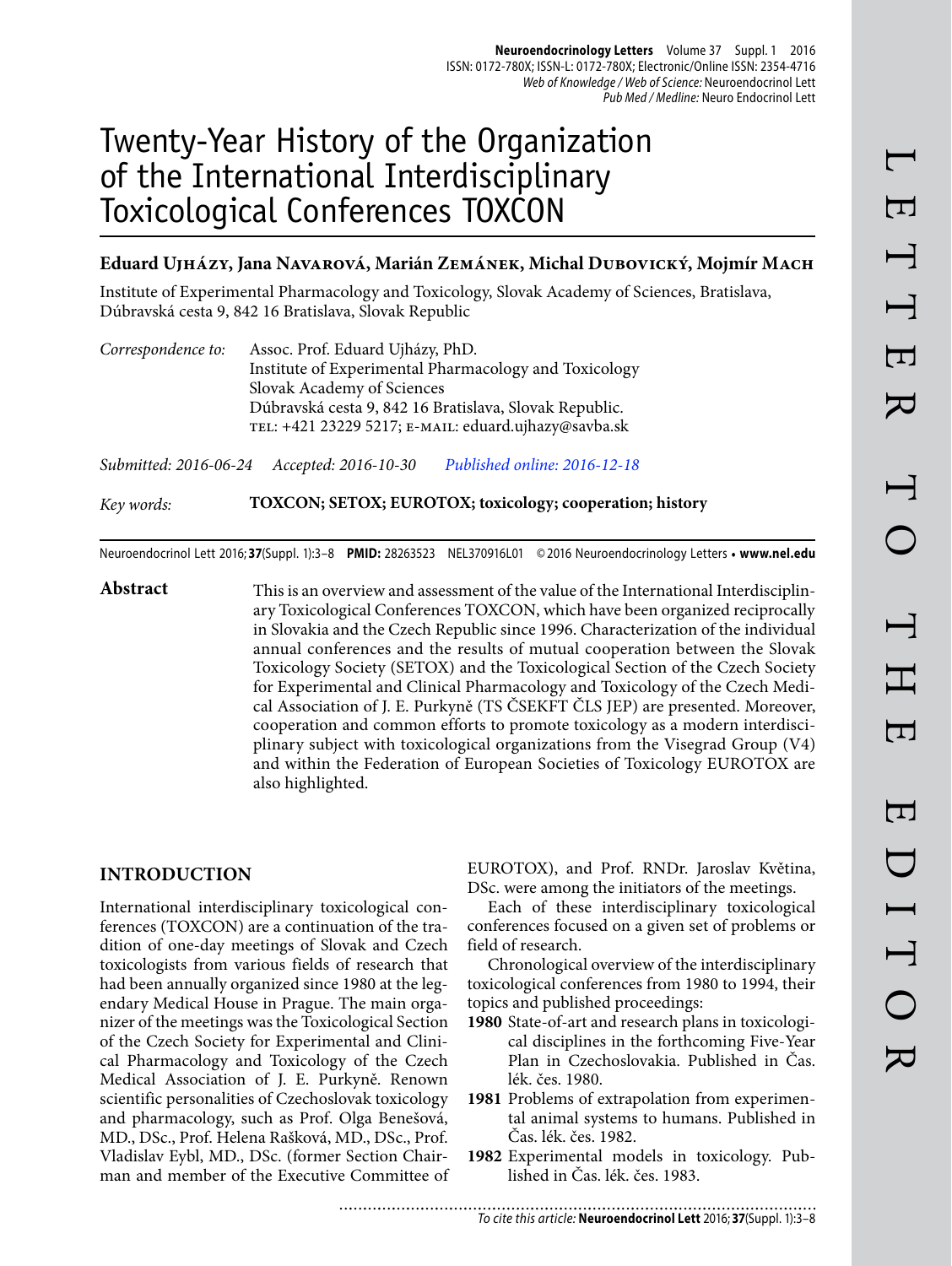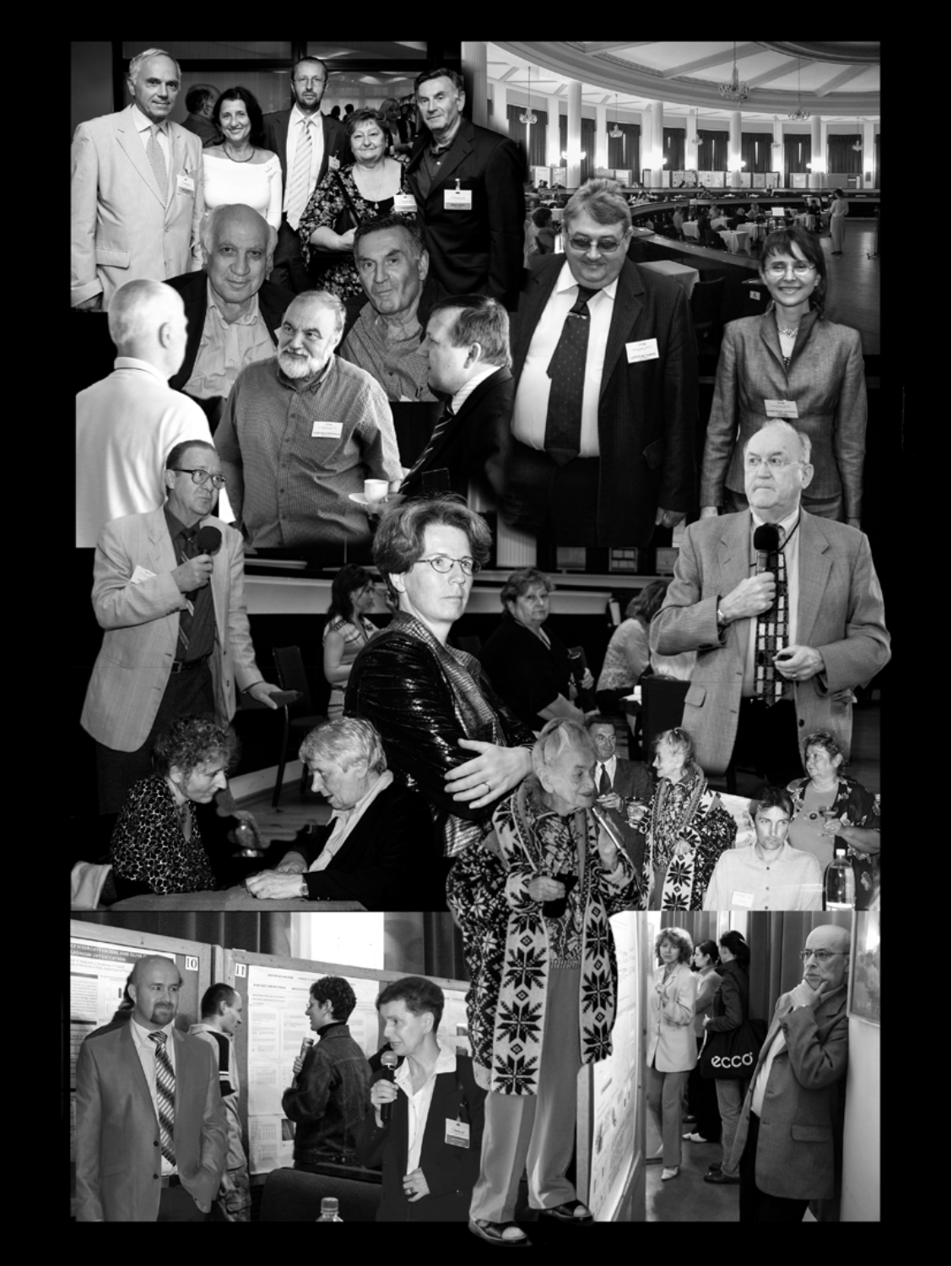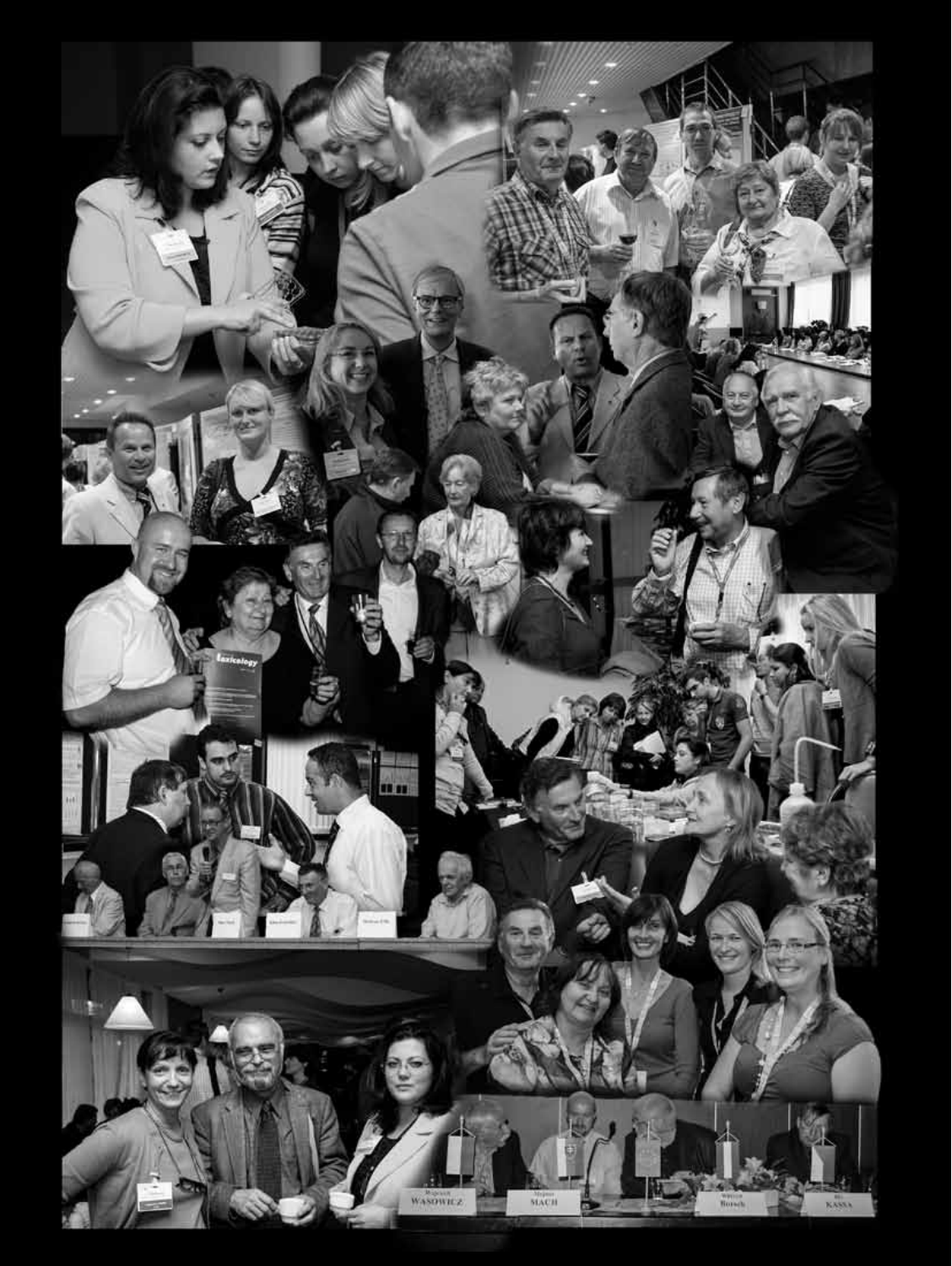- **1983** Hepatotoxicity of drugs and possibilities of their interactions in human and veterinary medicine. Published in Čas. lék. čes. 1984.
- **1984** This year´s conference did not take place due to the satellite symposium of EUROTOX on "Chelating Substances" held in Plzeň in August, 1984.
- **1985** This year´s conference did not take place due to the Toxicological Symposium of scientists from socialist countries held in Plzeň and the Czechoslovak–French Pharmacology Days held in Prague.
- **1986** Prediction of side-effects of new drugs and other xenobiotics. Published in Čas. lék. čes. 1987.
- **1987** Differences in reactivity to drugs in relation to age. Published in Čs. fyziol. 1989.
- **1988** Cellular effects of xenobiotics from the point of view of toxicology. Published in Čs. farmacie 1989.
- **1989** Toxicological issues of the production of new drugs.
- **1990** This year´s conference did not take place due to the International Symposium on "Chelating Substances" organized in Plzeň.
- **1991** Significance of Good Laboratory Practice in toxicology and preparation of ethic rules for the work with experimental animals.
- **1992** Immunotoxicity of drugs and toxicological consequences of free oxygen radicals.
- **1993** Teratogenicity, mutagenicity and free radicals in toxicology and pharmacology.
- **1994** Toxicological aspects of interactions of addictive substances.

The split of former Czechoslovakia in 1993 resulted in a gradual cessation of organizing common scientific meetings and, to a certain degree, also in an attenuation of the cooperation between Czech and Slovak scientists generally. At the annual conference of EUROTOX that took place in Prague in 1995, the idea to continue in the organization of common meetings of Slovak, Moravian and Czech toxicologists was proposed and debated within informal friendly discussions. The idea was to organize two- or three-day conferences alternately in the Czech Republic and in Slovakia. The initiators of this idea were Prof. Olga Benešová, MD., DSc. from the Czech Republic, and Dipl-Ing. Jana Navarová, CSc., Assoc Prof. RNDr. Eduard Ujházy, PhD., and RNDr. Marián Zemánek from the Slovak Republic.

At present, there is an intensive cooperation between the Slovak Toxicology Society SETOX and the Toxicological Section of the Czech Society for Experimental and Clinical Pharmacology and Toxicology of the Czech Medical Association of J. E. Purkyně, which continues in the tradition preceding 1994. This cooperation is aimed mainly at the organization of joint interdisciplinary toxicological conferences and specialized educational courses. The scientific events are organized annually, alternately in the Czech Republic and in Slovakia.

In October 1996, the Institute of Experimental Pharmacology, Slovak Academy of Sciences, organized the 1st Interdisciplinary Slovak and Czech Toxicological Conference with the heading "Toxicology Today and Tomorrow". The Conference was held at the hotel Poppy in Piešťany under the auspices of the former pharmaceutical company Slovakofarma, J.S.C. Hlohovec. The conference attracted great attention among scientists, as evidenced by more than 110 participants. The 20<sup>th</sup> anniversary of organizing Interdisciplinary Toxicological Conferences deserves a brief overview and assessment.

The scientific program of the conferences was always divided into four main topics, namely experimental, clinical, industrial toxicology, and legislature. Within experimental toxicology, there were several main topics, such as developmental toxicology, interactions of xenobiotics, alternative methods, organ toxicity and military toxicology. In the field of clinical toxicology, different subjects, such as epidemiology of poisonings, opiates and drugs of plant origin, oxidative stress in neonates, and drug interactions, were presented and discussed. The main topics of industrial toxicology were safety of foods and ecotoxicology, risks of elevated levels of lead, selenium and polychlorinated biphenyls in the environment. In the legislature section, the REACH rules ("Registration, Evaluation and Authorisation of Chemicals") were mostly discussed. REACH is a guideline of the European Union adopted to improve the protection of human health and environment from chemical substances. Moreover, ethic principles of handling and care of laboratory animals, and their use for scientific purposes, as well as approximation to European legislature in toxicology were also frequently discussed.

TOXCON has gained an international reputation and become one of the renowned, highly appreciated conferences in middle and eastern European countries, with the complimentary attribute of "having a family atmosphere". Among regular participants, many outstanding specialists from Germany, USA, Italy, Spain, Sweden, Turkey, Hungary, Israel, Poland, Austria, Iran, Estonia, India have participated in TOXCON. It is rather encouraging that the number of participants has been steadily growing.

The best studies presented at the conferences have been published in impacted scientific journals, such as Biologia, General Physiology and Biophysics, Neuroendocrinology Letters, and in other scientific biomedical journals, e.g. Vojenské zdravotnícke listy, Bratislavské Lekárske Listy, Central European Journal of Public Health, Biomedical Papers, Chemické listy, Interdisciplinary Toxicology. The studies presented at the 9th Interdisciplinary Slovak and Czech Toxicological Conference held in Píla-Častá in 2004 were presented also on the website of EUROTOX.

Since 2008, the Slovak Toxicology Society SETOX (founded in 2006) in close cooperation with the Institute of Experimental Pharmacology and Toxicology, Slovak Academy of Sciences in Bratislava, has been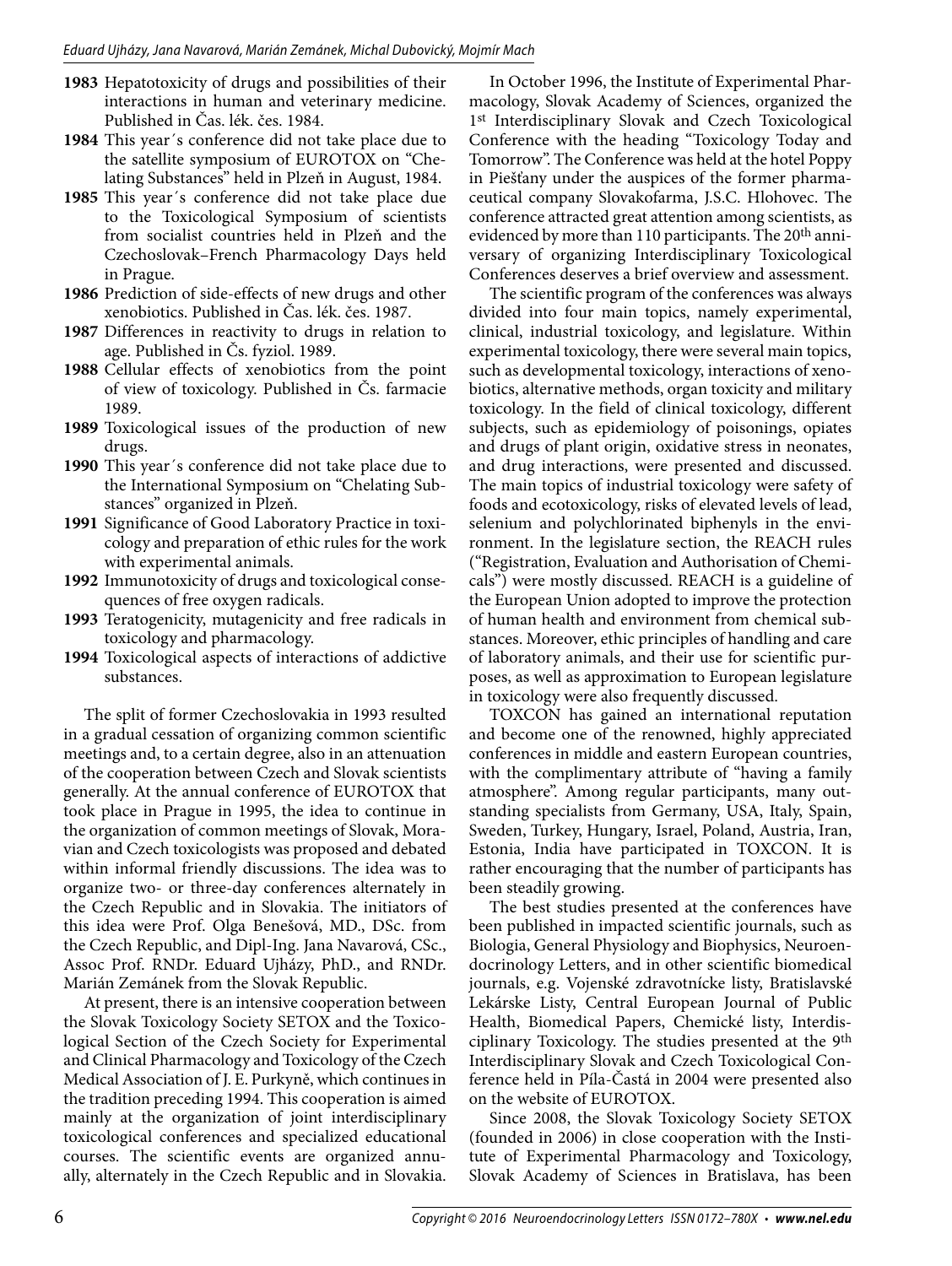publishing an international journal Interdisciplinary Toxicology, indexed in several world scientific databases. This journal regularly publishes studies from different fields of toxicological research. Figure 1 shows the proportion of lectures and posters presented at the conferences from 1996 to 2015.

#### **Chronological overview of significant milestones in the history of TOXCON conferences**

- **1996** Piešťany, 1st Interdisciplinary Slovak and Czech Toxicological Conference, Abstract Book, pp. 122.
- **1999** First publication of selected presentations *in extenso*, General Physiology and Biophysics vol. 18, pp. 188, Editors: J. Navarová, E. Ujházy, M. Dubovický.
- **2000** Trenčianske Teplice, Biologia vol. 55, Suppl. 8, pp. 130, Editor: J. Navarová, R. Sotníková, E. Ujházy.
- **2001** Hradec Králové, Vojenské Zdravotnické Listy vol. LXX, Suppl. 1, Suppl. 2, pp. 104, Editor J. Fusek.
- **2003** Prague, Central European Journal of Public Health vol. 12, Suppl. S1–S96, 2004 (JHMI vol. 48), Editor J. Volf.
- **2004** Píla-Častá, honorary guest: member of the Executive Committee of EUROTOX, Prof. Heidi Foth (Germany), Director of the Institute of Environmental Toxicology of the Martin-Luther University Halle ( an d. Saale). Biológia vol. 60, Suppl. 17, pp. 156, Editors: J. Navarová, E. Ujházy, M. Zemánek.
- **2005** Olomouc, Prof. P. Anzerbacher coined for the first time the term TOXCON for the Interdisciplinary Toxicological Conference, Biomedical Papers vol. 149, Suppl. 1, pp. 92, Editor V. Šimánek.
- **2006** Trenčianske Teplice, first publication of selected presentations in Neuroendocrinology Letters vol. 27, pp. 194, Publishers: Prof. Peter G. Fedor Freybergh and L. M. Maas ArD., Editors: J. Navarová, E. Ujházy, M. Mach, M. Zemánek.
- **2007** Prague, Chemické Listy vol. 101, pp. 73–310, Editors: M. Tichý, R. Řapková, J. Barek.
- **2008** Trenčianske Teplice, the first issue of Interdisciplinary Toxicology vol. 1, No. 1, pp. 129, Editors: E. Ujházy, M. Mach. Honorary guests: A. Korkmaz (Turkey), R. J. Reiter (USA), conference held under the auspices of the Visegrad Foundation.
- **2009** Brno, Neuroendocrinology Letters, vol. 30, Suppl., pp. 254, Editors: Z. Svobodová, K. Kružíková, Z. Široká, J. Květina.
- **2010** Stará Lesná, Vysoké Tatry, "Borderless Toxicology & Advanced Toxicology Course", the conference was devoted to the memory of Prof. Helena Rašková †2010. Guests: E. Corsini (Italy), T. Wlasow, W. Wasowicz (Poland), W. Bursch (Austria), J. Liesivuori (Finland), H. Spielmann (Germany). Neuroendocrinology Letters vol. 31, Suppl. 2, pp. 125, Editors: J. Navarová, M. Mach, the conference was under the auspices of the Visegrad Foundation and EUROTOX.
- **2011** Prague, Neuroendocrinology Letters vol. 32, Suppl. 1, pp. 146, Editor: P. Hodek.
- **2012** Stará Lesná, Vysoké Tatry, "Toxicology at the Crossroad & Advanced Toxicology Course",



**Fig. 1.** Overview of the presented posters and lectures.